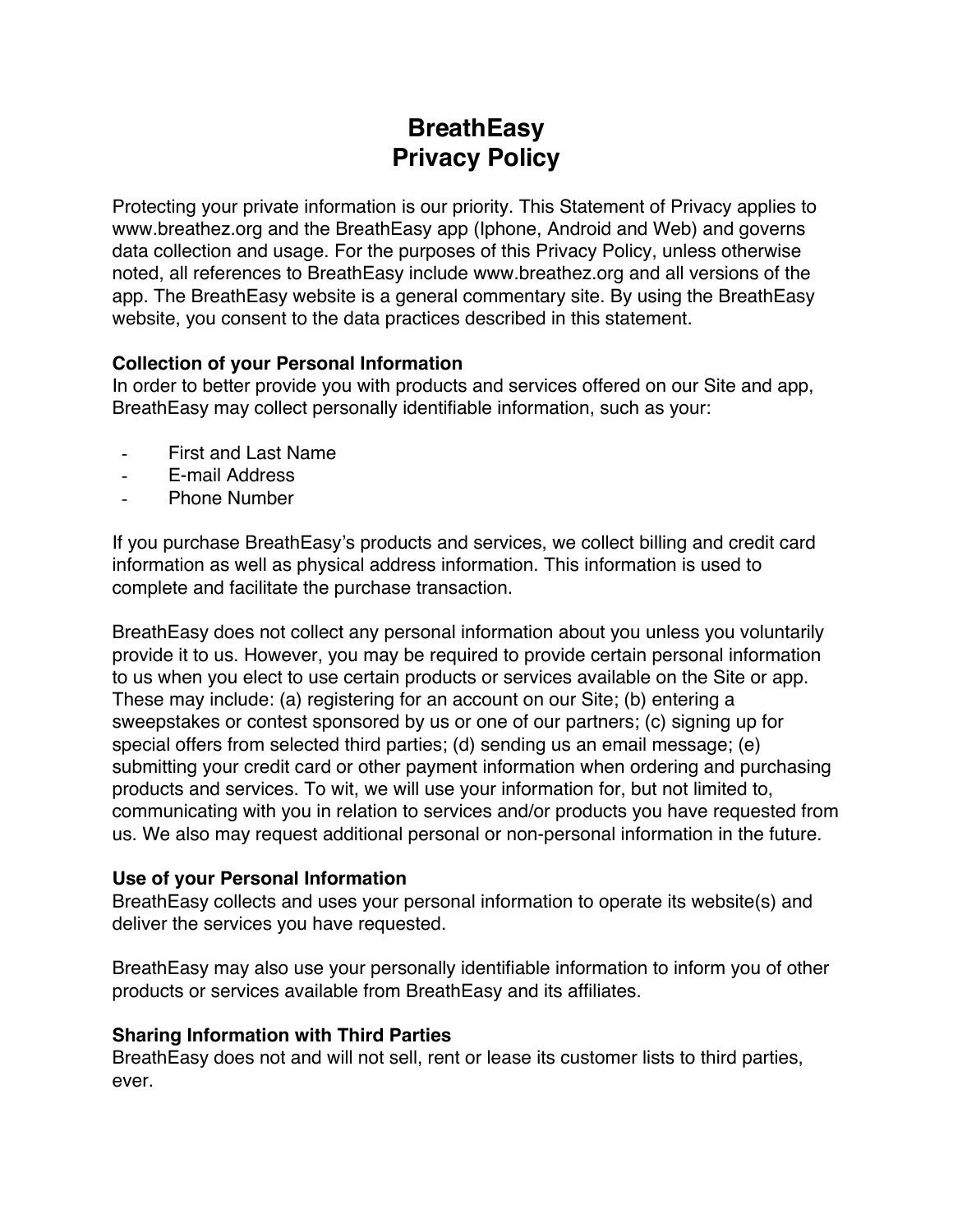BreathEasy may share data with trusted partners to help perform statistical analysis, send you email or postal mail, provide customer support, or arrange for deliveries. All such third parties are prohibited from using your personal information except to provide these services to BreathEasy, and they are required to maintain the confidentiality of your information.

BreathEasy may disclose your personal information, without notice, if required to do so by law or in the good faith belief that such action is necessary to: (a) conform to the edicts of the law or comply with legal process served on BreathEasy or the site; (b) protect and defend the rights or property of BreathEasy; and/or (c) act under exigent circumstances to protect the personal safety of users of BreathEasy, or the public.

### **Tracking User Behavior**

BreathEasy may keep track of the pages or sub-domains our users visit within BreathEasy, in order to determine what BreathEasy services are the most popular.

## **Automatically Collected Information**

Information about your computer hardware and software may be automatically collected by BreathEasy. This information can include: your IP address, browser type, domain names, access times and referring website addresses. This information is used for the operation of the service, to maintain quality of the service, and to provide general statistics regarding use of the BreathEasy website or app.

### **Use of Cookies**

The BreathEasy website may use "cookies" to help you personalize your online experience. A cookie is a text file that is placed on your hard disk by a web page server. Cookies cannot be used to run programs or deliver viruses to your computer. Cookies are uniquely assigned to you and can only be read by a web server in the domain that issued the cookie to you.

One of the primary purposes of cookies is to provide a convenience feature to save you time. The purpose of a cookie is to tell the Web server that you have returned to a specific page. For example, if you personalize BreathEasy pages, or register with BreathEasy site or services, a cookie helps BreathEasy to recall your specific information on subsequent visits. This simplifies the process of recording your personal information, such as billing addresses, shipping addresses, and so on. When you return to the same BreathEasy website, the information you previously provided can be retrieved, so you can easily use the BreathEasy features that you customized.

You have the ability to accept or decline cookies. Most Web browsers automatically accept cookies, but you can usually modify your browser setting to decline cookies if you prefer. If you choose to decline cookies, you may not be able to fully experience the interactive features of the BreathEasy services or websites you visit.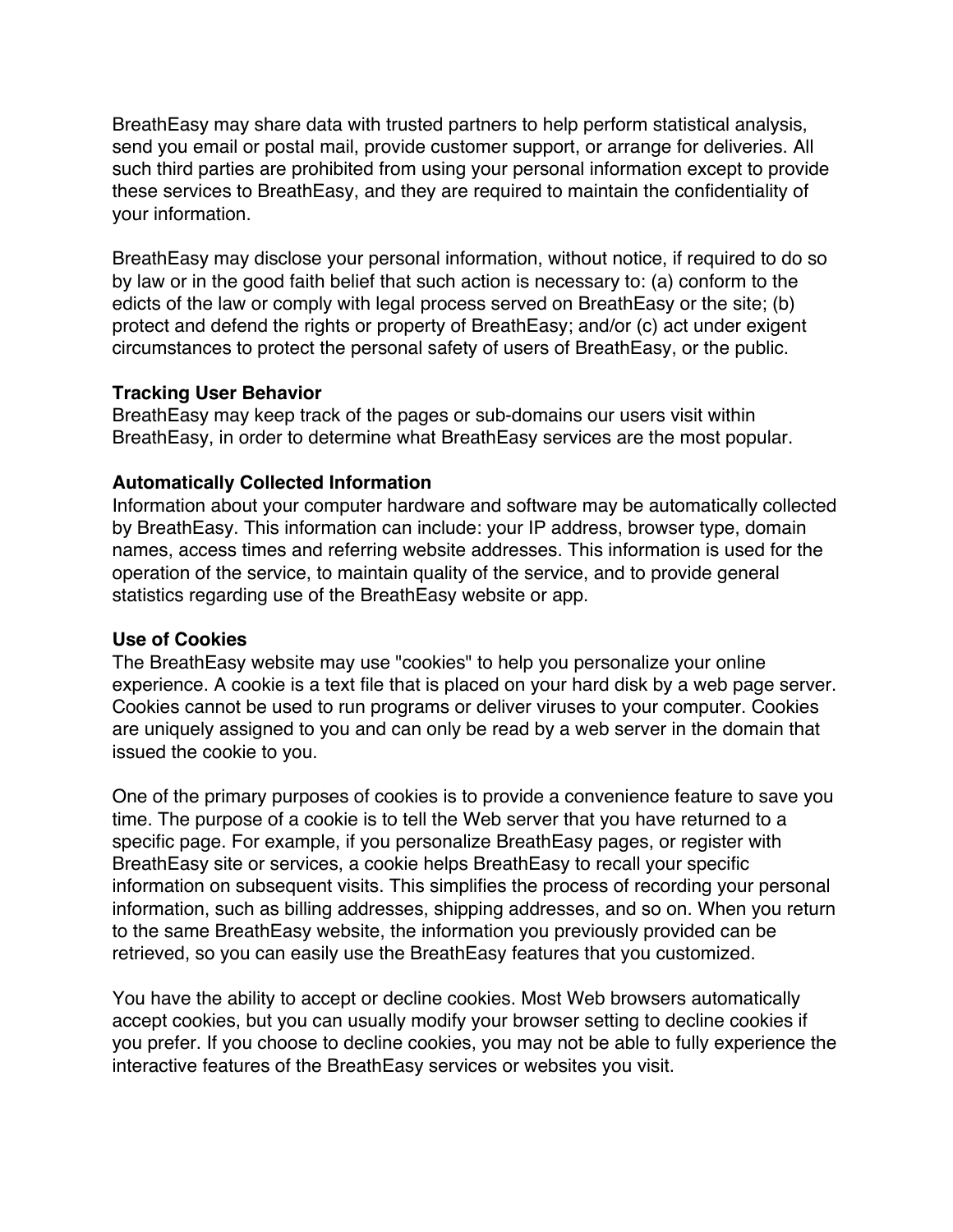BreathEasy is sponsored by in-app banner ads however, these ads are not personalized for the user by the use of Cookies. Cookies are typically enacted to ensure relevant ads are viewed by the individual user but BreathEasy does not do this.

#### **Links**

This website contains links to other sites. Please be aware that we are not responsible for the content or privacy practices of such other sites. We encourage our users to be aware when they leave our site and to read the privacy statements of any other site that collects personally identifiable information.

#### **Security of your Personal Information**

BreathEasy secures your personal information from unauthorized access, use, or disclosure. BreathEasy uses SSL Protocol for this purpose.

When personal information (such as a credit card number) is transmitted to other websites, it is protected through the use of encryption, such as the Secure Sockets Layer (SSL) protocol.

We strive to take appropriate security measures to protect against unauthorized access to or alteration of your personal information. Unfortunately, no data transmission over the Internet or any wireless network can be guaranteed to be 100% secure. As a result, while we strive to protect your personal information, you acknowledge that: (a) there are security and privacy limitations inherent to the Internet which are beyond our control; and (b) security, integrity, and privacy of any and all information and data exchanged between you and us through this Site cannot be guaranteed.

### **E-mail Communications**

From time to time, BreathEasy may contact you via email for the purpose of providing announcements, promotional offers, alerts, confirmations, surveys, and/or other general communication. In order to improve our Services, we may receive a notification when you open an email from BreathEasy or click on a link therein.

If you would like to stop receiving marketing or promotional communications via email from BreathEasy, you may opt out of such communications by clicking the UNSUBSCRIBE button.

### **External Data Storage Sites**

We may store your data on servers provided by third party hosting vendors with whom we have contracted.

### **Changes to this Statement**

BreathEasy reserves the right to change this Privacy Policy from time to time. We will notify you about significant changes in the way we treat personal information by sending a notice to the primary email address specified in your account, by placing a prominent